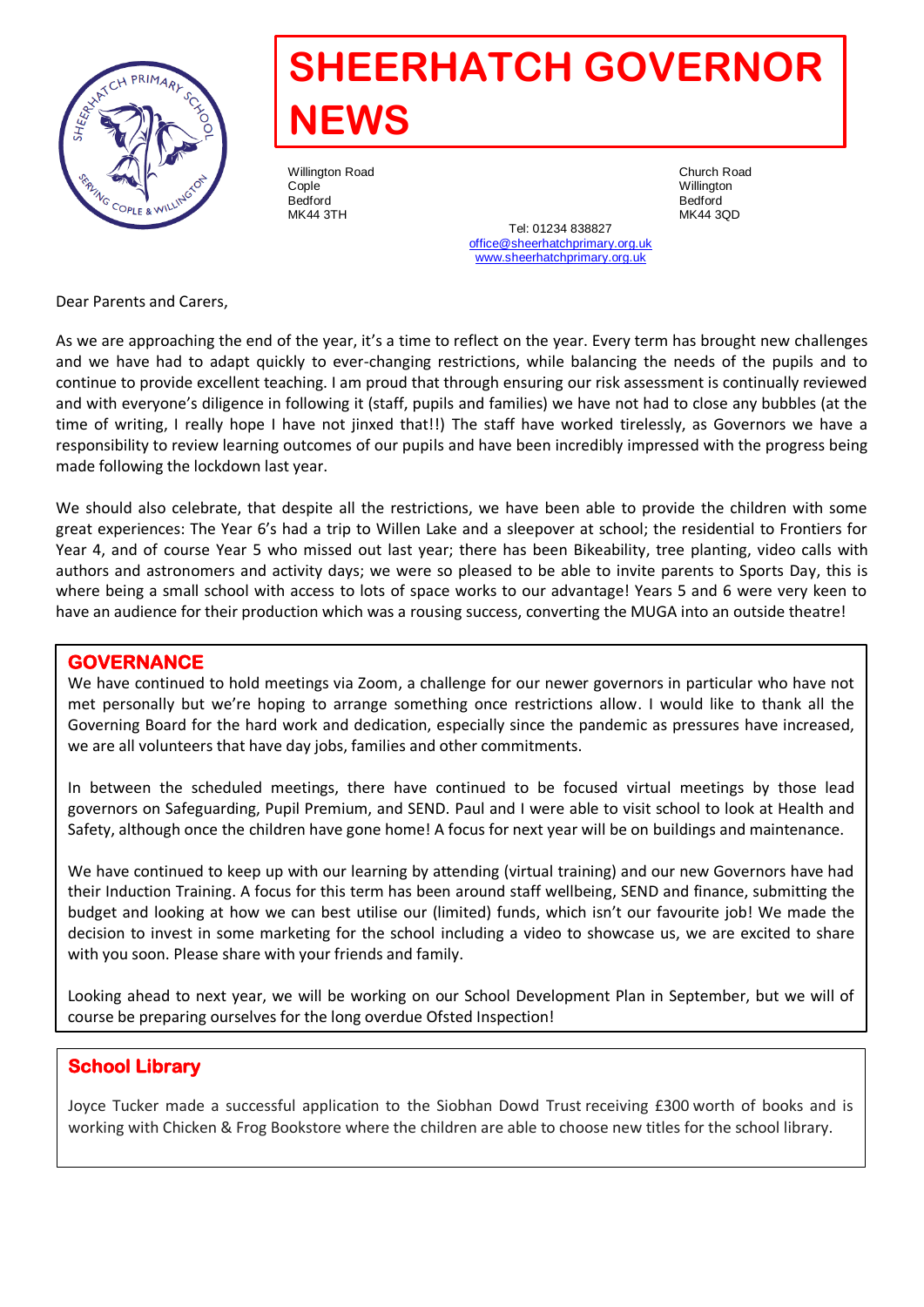## **OUTSIDE LEARNING AND LAND**

Development of the land is progressing. With support from The Forest of Marston Vale Community Fund we planted 500 trees to create a copse. The children took an active (and muddy) role in the planting of trees which was a fantastic opportunity for them to be outside in the sunshine with their friends.

A huge thank you to Judith Howard, who has personally funded the new firepit. Judith was the Chair of Governors for Cople Lower School for many years and has always supported our school. Thanks also go to Graham Ebbs, Chris and George Gregory for all their support and work in designing and getting the pit in place. The Year 6's were able to use it on their sleepover. It far exceeded expectations and looks great in the space.

Hopefully you have all seen the posts from the Friends of Sheerhatch regarding our next project for an outside learning classroom.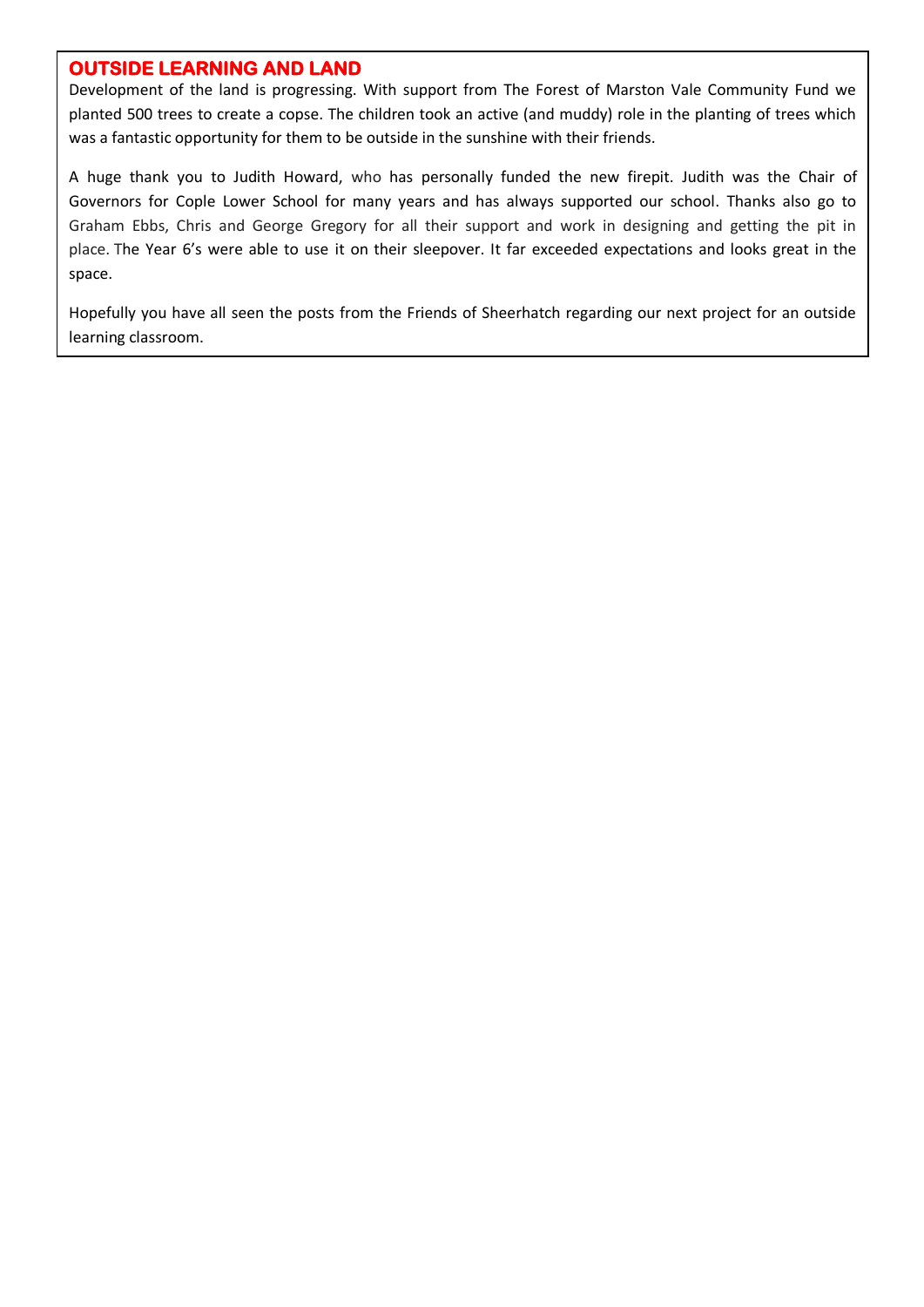#### **GOVERNOR SPOTLIGHT**

In the last addition we shared our two newest Governors, therefore this edition we thought we'd focus on our two longest serving Governors. We are proud that Joyce has been nominated to receive an award in recognition for her commitment as a school governor and presented by the Mayor at a virtual ceremony. **Joyce Tucker** 

I became a governor in 2014 because I wanted to participate more in the life of the school and to better learn about and understand the English school system. I never thought I would still remain a governor once my children left the school, yet here I am a year after my youngest child has gone still committed to supporting the school staff and pupils in vision, value and goals that make up Sheerhatch Primary. In my time as governor I have been a link governor for the Before & Afterschool Club (now care club), the PSHE curriculum, and now the SEND governor.

As SEND governor I visit the school and meet with pupils, I meet regularly with the SENDCo to get an overview and understanding of the provision we offer and question and challenge when/if necessary. Currently I chair the Resources committee which looks at the school's finances. Working with a small subcommittee of governors I help to look for grant and funding opportunities for the school, recently with a focus of bringing the land at the back of the school into use for the school and community.

There are many highs and lows to being a governor, and there are some very difficult decisions you are faced with making. Deciding to merge the school was a difficult decision, seeing and experiencing the way the pupils and staff worked together during the merger and beyond was a high point. The Ofsted decision was a low point, particularly due to the unfortunate the timing, watching the staff rally after the report and the commitment and support of the students' parents and families of the school in light of that decision was humbling and a high point. Seeing the children plant trees and working to develop a space that will be of benefit to the school and community for decades is a high point.

My professional background is varied. I have worked in Hospitality, Travel and Manufacturing industries in technical and forward-facing roles. For the past 14 years I have worked in the public library sector, I am a chartered member of the Chartered Institute of Library and Information Professionals and currently work as a Library Assistant at an independent school.

#### **Mary Whitehead**

I have had a long-standing and very pleasant association with the school since moving to Cople in 1978 when my daughter joined the Year 1 class. Subsequently, both my granddaughters attended Cople Lower school, as it was then. At that time there was a swimming pool on the site and I taught some of the pupils to swim and was a member of the Parents Association.

My current roles on the governing body are as a member of the curriculum committee and the governor for Pupil Premium.

Following a career in special education I continue to be involved in a voluntary capacity. I am also a member of Rotary international which gives so many opportunities for making connections around the world. I hope that I bring to the governing body links with community groups along with national and international opportunities for the benefit of pupils at Sheerhatch.

Rotary has clubs for young people and I was delighted that Sheerhatch (while Cople Lower School) chartered the first RotaKids Club in Bedford Borough in 2013. We've had a break this year but hope to be up and running again in September. RotaKids Clubs give young people in Years 3 to 6 the opportunity to develop positive citizenship along with personal development and interpersonal skills.

I was very honoured when I was asked to be a governor – I can't remember the year - and continue to feel very privileged to be associated with Sheerhatch. Being a governor can be a challenge and we have been through some challenging times, having to make difficult decisions, over the past few years but the commitment, determination and vision of the staff and support from everyone involved have been impressive. I am proud to be a governor of this thriving and successful school that offers so much more than a basic education to its pupils.